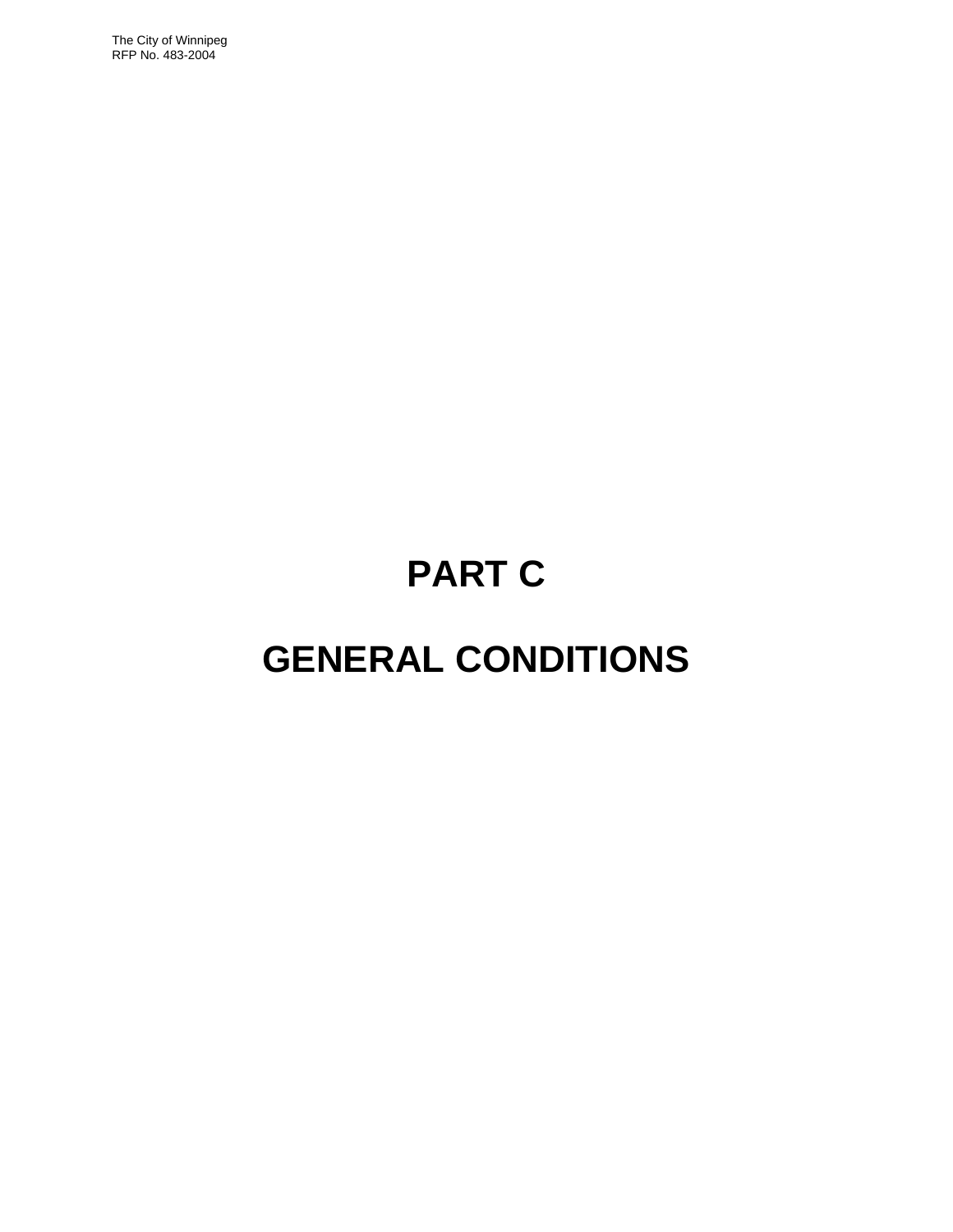## **PART C - GENERAL CONDITIONS**

## **C1. GENERAL CONDITIONS**

C1.1 These General Conditions are applicable to the Work of the Contract.

## **C2. DEFINITIONS**

- C2.1 Where used in these General Conditions and in the other documents forming part of the Contract:
	- (a) "**Award Authority**" means the authority having the jurisdiction to award the Contract according to the City's by-laws, policies or procedures;
	- (b) "**Bidder**" means any person submitting a Proposal for the Work;
	- (c) "**Bidding Procedures**" means the portion of the Request for Proposal by that name which sets out the terms and conditions governing the Proposal, and "B" designates a section, clause or subclause in that portion of the Request for Proposal;
	- (d) "**Business Day**" means any Calendar Day, other than a Saturday, Sunday, or a statutory or civic holiday;
	- (e) "**C**" designates a section, clause or subclause in these General Conditions;
	- (f) "**Calendar Day**" means the period from one midnight to the following midnight;
	- (g) "**Change in Work**" means an addition, deletion or modification to the Work as described in the Contract at the time that the Contract is awarded and includes modifications in quantity or nature of Plant, Material or labour, methods, location or work schedule;
	- (h) "**Chief Administrative Officer**" means the City employee holding that office or, if applicable, the successor to the authority or responsibility of such office;
	- (i) "**City**" means The City of Winnipeg as continued under The City of Winnipeg Charter, Statutes of Manitoba 2002, c. 39, and any subsequent amendments thereto;
	- (j) "**City Solicitor**" means the City employee holding that office or, if applicable, the successor to the authority or responsibility of such office;
	- (k) "**Contract**" means the combined documents consisting of the agreement prepared and forwarded to the Contractor or the Purchase Order, as applicable, and all schedules thereto (consisting of the Request for Proposal and any documents and Drawings referred to or incorporated therein) together with any submissions required to be made by the Contractor after award, and all amendments to the foregoing;
	- (l) "**Contract Administrator**" means the person designated as such in the Supplemental Conditions;
	- (m) "**Contract Price**" means the price agreed upon for the Work and any adjustments thereto which may be required or agreed to pursuant to the Contract;
	- (n) "**Contractor**" means the person undertaking the performance of the Work under the terms of the Contract;
	- (o) "**Council**" means the Council of The City of Winnipeg;
	- (p) "**Manager of Materials**" means the City employee holding that office or, if applicable, the successor to the authority or responsibility of such office;
	- (q) "**Material**" means any things, including goods, parts and equipment, which are to form part of the permanent Work;
	- (r) "**may**" indicates an allowable action or feature which will not be evaluated;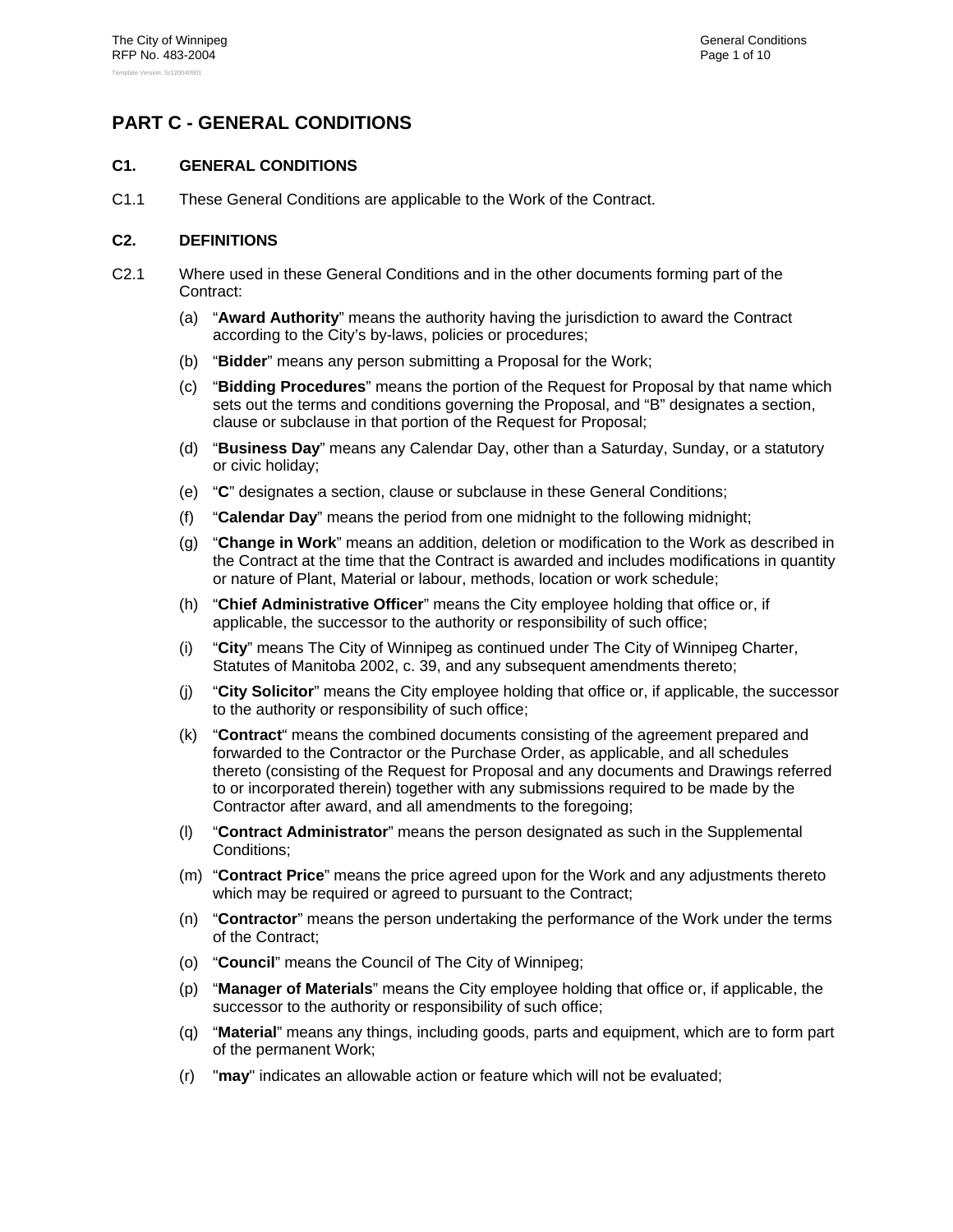- (s) "**must**" or "**shall**" indicates a mandatory requirement which will be evaluated on a pass/fail basis;
- (t) "**Person**" means an individual, firm, partnership, association or corporation, or any combination thereof, and includes heirs, administrators, executors or legal representatives of a person;
- (u) "**Proposal**" means the offer contained in the Proposal Submission;
- (v) "**Proposal Submission**" means that portion of the Request for Proposal which must be completed or provided and submitted by the Submission Deadline in order to constitute a responsive Proposal;
- (w) "**Request for Proposal**" means the Proposal Submission, the Bidding Procedures, these General Conditions, the Supplemental Conditions, the Specifications, the Drawings and all addenda;
- (x) "**should**" indicates a desirable action or feature which will be evaluated on a relative scale;
- (y) "**Specifications**" means the portion of the Request for Proposal by that name which sets out the written description of the physical or functional characteristics of the Work, or any part thereof, including without limitation any requirement for testing or inspection, and "E" designates a section, clause or subclause in that portion of the Request for Proposal;
- (z) "**Submission Deadline**" means the time and date set out in the Bidding Procedures for final receipt of Proposals;
- (aa) "**Supplemental Conditions**" means the portion of the Request for Proposal by that name which sets out terms and conditions specific to the Contract, and supplements or modifies the General Conditions, and "D" designates a section, clause or subclause in that portion of the Request for Proposal;
- (bb) "**Work**" means the carrying out and the doing of all things, whether of a temporary or permanent nature, that are to be done by the Contractor pursuant to the Contract and, without limiting the generality of the foregoing, includes the furnishing of all Plant, Material, labour and services necessary for or incidental to the fulfilment of the requirements of the Contract, including all Changes in Work which may be approved as herein provided.

## **C3. INTERPRETATION**

- C3.1 Where the Contractor consists of more than one person, the obligations of the Contractor shall be joint and several.
- C3.2 Wherever the singular or masculine is used, it shall be construed to mean the plural or the feminine or the neuter as the context may reasonably require.
- C3.3 Headings, titles and margin notes in the Contract are inserted for convenience only and shall not be considered in any construction or interpretation of the Contract.
- C3.4 In the event of conflicts between portions of the Contract, the following shall apply:
	- (a) the executed agreement between the City and Contractor or the Purchase Order, as applicable, shall govern over all schedules or other documents forming part of the contract;
	- (b) the Supplemental Conditions shall govern over the General Conditions;
	- (c) the General Conditions shall govern over Specifications; and
	- (d) Specifications of a later date shall govern over Specifications of an earlier date.
- C3.5 The various portions of the Contract are intended to be read together and complement each other, and what is called for by any one shall be deemed to be called for by all.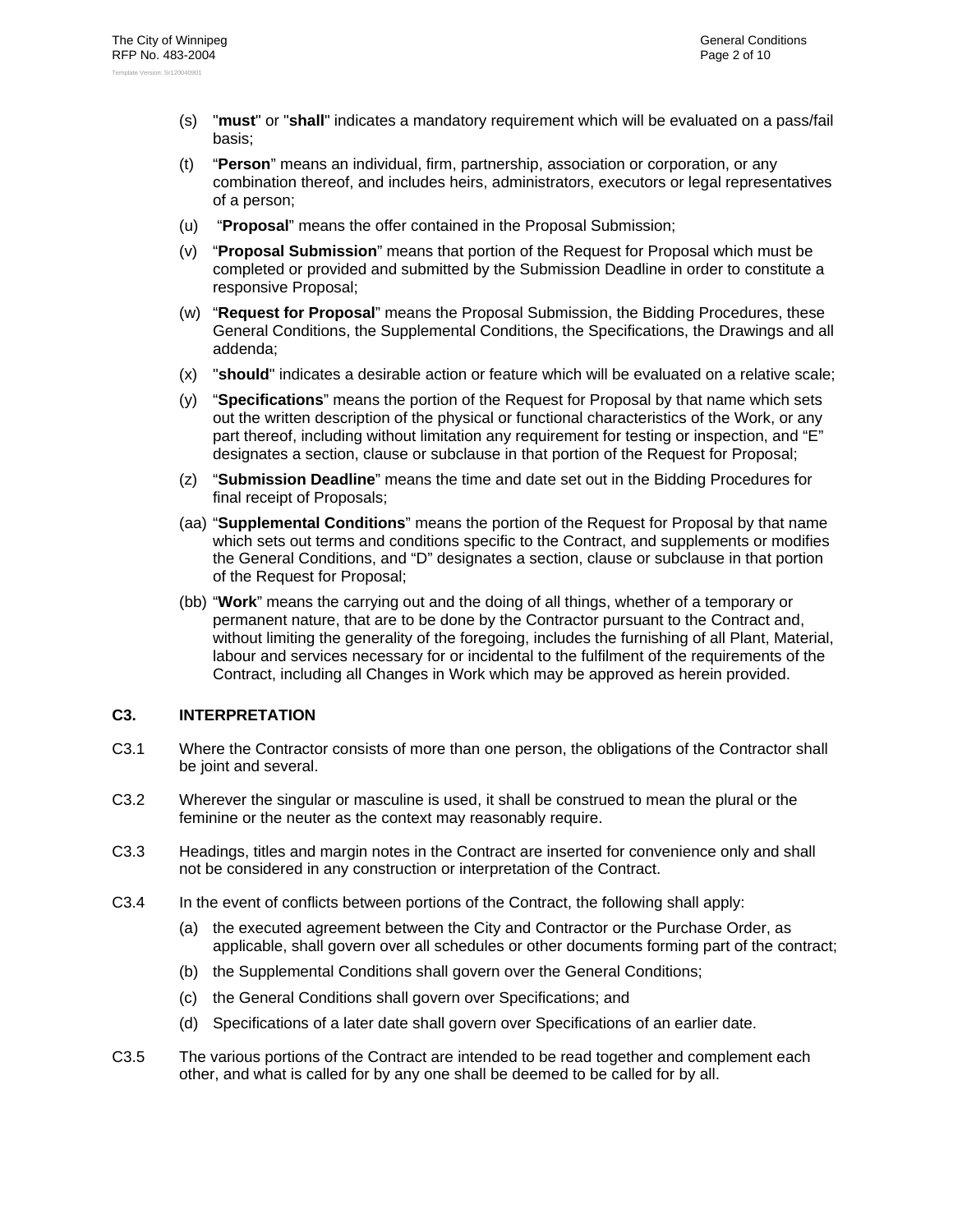- C3.6 The City and the Contractor acknowledge and agree that the Contractor is an independent contractor and neither the Contractor, nor any officer, servant or agent of the Contractor, shall be deemed to be an employee, agent, representative or servant of the City.
- C3.7 The Contract shall constitute the entire agreement between the City and the Contractor. There are no representations, warranties, covenants or agreements other than those contained in the Contract.

## **C4. DECLARATIONS**

#### **Good Faith**

- C4.1 The Contractor declares that, in bidding for the Work and in entering into the Contract, he:
	- (a) does so in good faith and that to the best of his knowledge no member of Council or any officer or employee of the City has any pecuniary interest, direct or indirect, in the Contract;
	- (b) has not participated in any collusive scheme or combine;
	- (c) shall forfeit all claims under the Contract as well as refund to the City any monies paid to him, beyond his actual proven expenses for Work done, if C4.1(a) or (b) are shown to be false.

## **C5. EXECUTION OF CONTRACT**

- C5.1 The Contractor shall execute the Contract in the manner stipulated by the City Solicitor and return the Contract, within seven (7) Calendar Days of receipt of the Contract, to the City Solicitor at the address indicated in the Supplemental Conditions.
- C5.2 The Contractor shall provide evidence of the Insurance Coverage specified in the Supplemental Conditions in a form satisfactory to the City Solicitor prior to the commencement of Work but in no event later than the time specified above for the return of the executed Contract Documents.
- C5.3 No payments will be made by the City to the Contractor until the Contractor has executed and returned the Contract as set out in C5.1.

## **C6. AUTHORITY OF THE CONTRACT ADMINISTRATOR**

#### **General**

C6.1 The Contract Administrator shall be the City's representative throughout the duration of the Contract and shall have authority to act on behalf of the City to the extent expressly provided for in the Contract.

## **Contract**

- C6.2 The Contract Administrator shall interpret or clarify the Contract or any part thereof which appears indefinite, not clear or contradictory to the Contractor.
- C6.3 The Contract Administrator may at any time correct errors or omissions in the Contract or issue additional Specifications further detailing, explaining or modifying the Work. Such Specifications shall either supplement or supersede those forming part of the Contract at the time the Contract was executed.

#### **Inspection**

C6.4 The Contract Administrator may examine or inspect the Work or any part thereof and determine whether the Work meets the requirements of the Contract. The Contract Administrator acting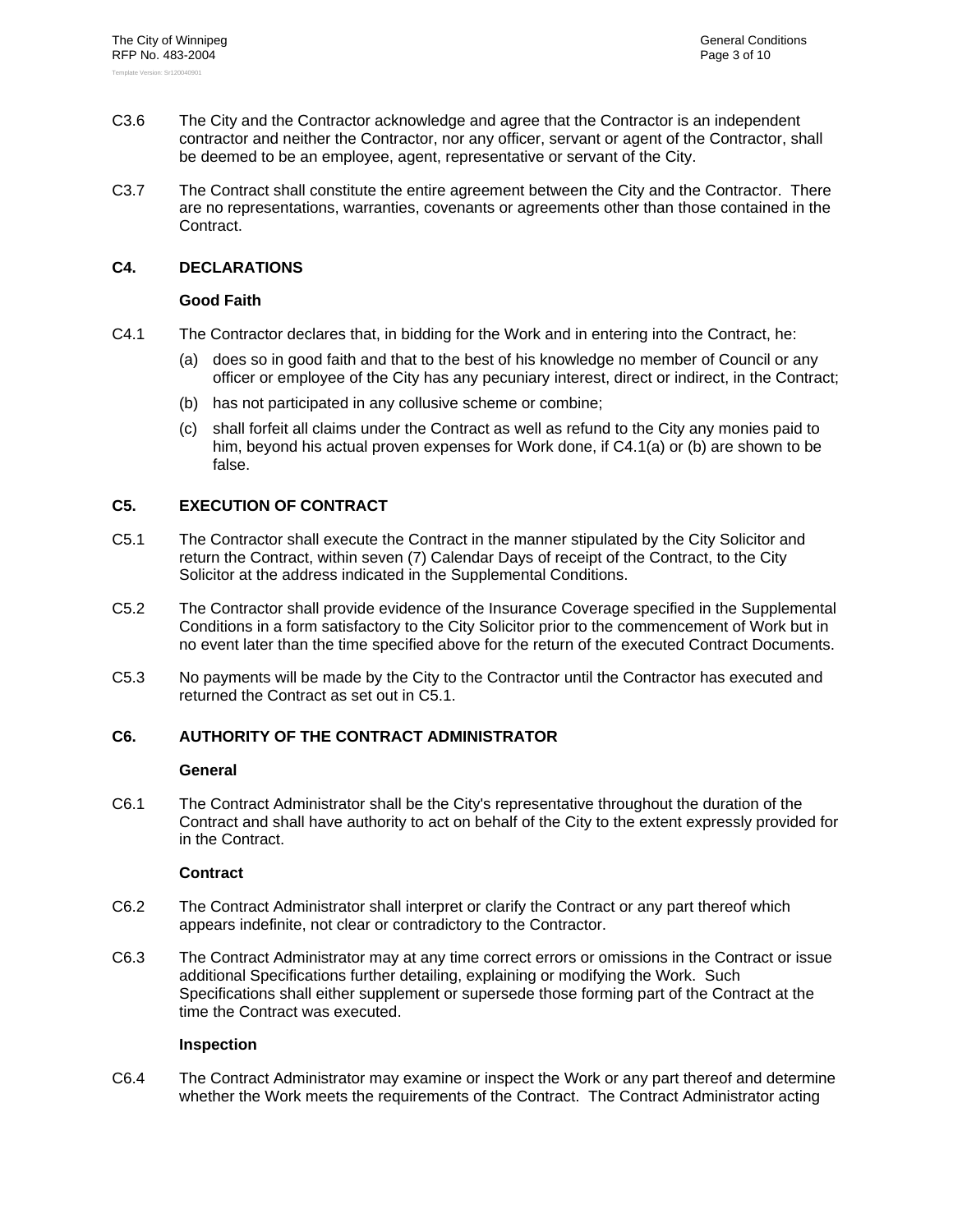reasonably may reject the Work or any part thereof which does not meet the requirements of the Contract.

#### **Control**

- C6.5 The Contract Administrator may give orders to the Contractor to the extent necessary to ensure that the Work is performed in an orderly manner and meets the requirements of the Contract.
- C6.5.1 The Contract Administrator may give orders to the Contractor's supervisor and such orders shall be deemed to have been given to the Contractor.
- C6.6 The Contract Administrator may order the Contractor to remove from the Work any person employed or retained by the Contractor or a Subcontractor in the performance of the Work who the Contract Administrator determines is incompetent, negligent or guilty of misconduct.
- C6.7 If the Contractor disputes a determination or order of the Contract Administrator on any of the foregoing matters, the Contractor shall act in accordance with the Contract Administrator's determination or order. The Contractor may concurrently appeal the determination or order of the Contract Administrator to the Chief Administrative Officer as provided for in C15.

#### **C7. RESPONSIBILITIES OF THE CONTRACTOR**

#### **General**

- C7.1 Except as otherwise provided in the Contract, the Contractor shall be solely responsible for means, methods, techniques, sequences and procedures, and for coordinating the various parts of the Work so as to ensure its proper completion in a sound and workmanlike manner, in all respects in strict conformity with the Contract and in accordance with the approved work schedule.
- C7.2 The Contractor shall direct and supervise the Work so as to ensure conformance with the Contract.
- C7.3 The Contractor shall provide and pay for competent, suitably qualified personnel to execute the Work.
- C7.4 The Contractor shall be responsible for any Work not explicitly set out in the Contract but which may be reasonably implied for the proper completion of the Work.

#### **Contract**

- C7.5 The Contractor shall perform, complete and maintain the Work in strict accordance with the Contract.
- C7.6 If the Contract or any part thereof appears indefinite, not clear or contradictory, the Contractor shall refer such feature or features to the Contract Administrator for interpretation or clarification.
- C7.7 The Contractor shall be responsible for conveying the interpretation or clarification of the Contract, as given by the Contract Administrator, to Subcontractors.

#### **Laws and Regulations**

C7.8 The Contractor shall comply with all laws, by-laws, ordinances, regulations, codes and orders of authorities having jurisdiction which are or come into force during the performance of the Work and which relate to the Work. Where there are two or more laws, by-laws, ordinances, regulations or codes applicable to the Work, the most restrictive shall apply.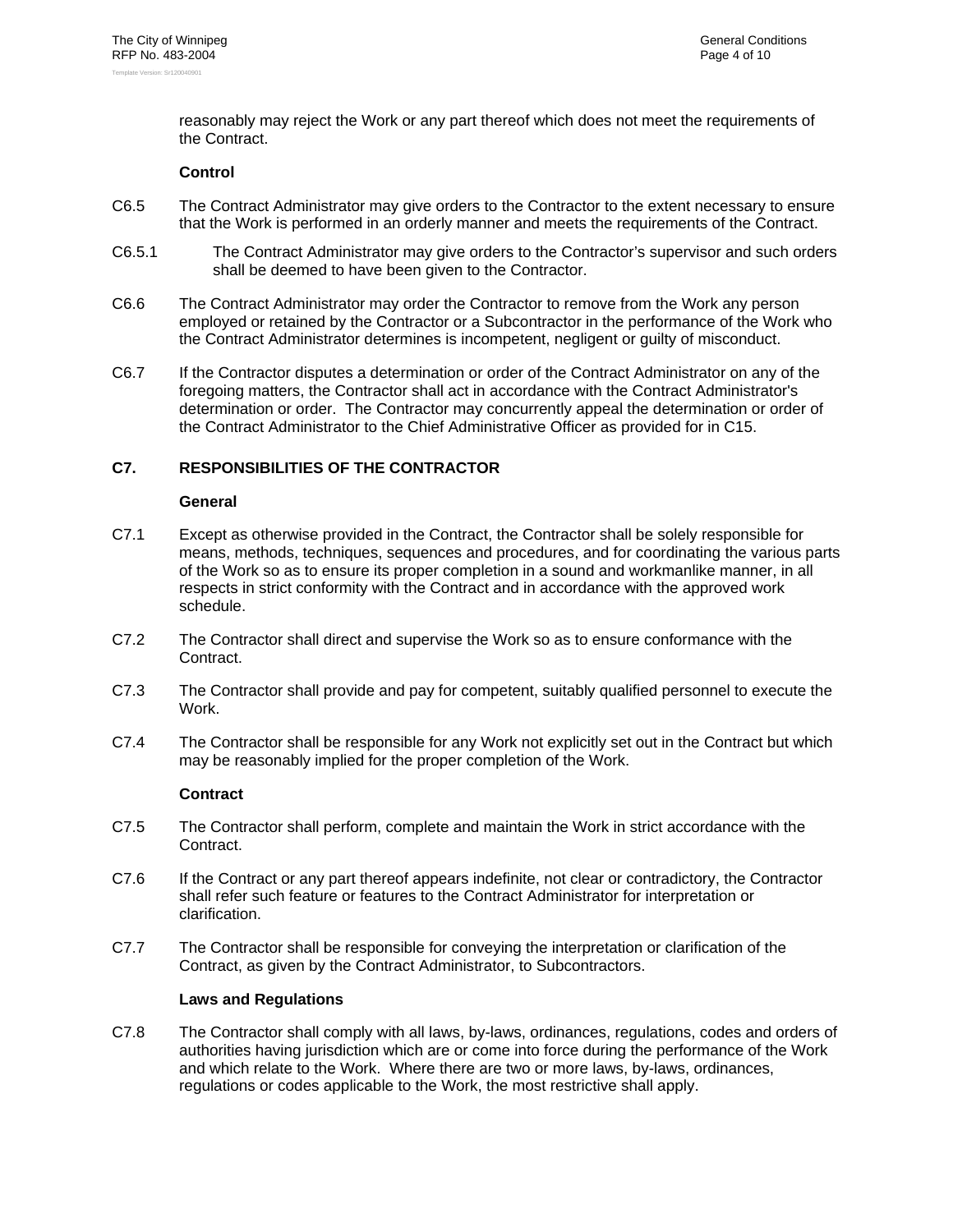C7.9 Where required by the Workers Compensation Board of Manitoba, the Contractor shall be registered and shall provide and maintain workers compensation coverage throughout the term of the Contract, and shall provide the Contract Administrator with evidence thereof upon request.

## **Rights to Intellectual Property**

- C7.10 Upon full payment, the Contractor hereby assigns to the City (subject to any third parties proprietary rights) all its right, title and interest including, without limitation, copyright and proprietary rights to the deliverables developed or prepared specifically for the City hereunder ("Deliverables"). The Deliverables exclude all third party works software and products whether or not included or embedded in the Deliverables. However, the Deliverables may include data, modules, components, designs, utilities, subsets, objects, program listings, tools, models, diagrams, analysis frameworks, software scripts, templates, leading practices and specifications ("Technical Elements") owned or developed by the Contractor prior to, or independently from, its engagement hereunder, and the Contractor retains all rights thereto together with any modifications or improvements made to the Technical Elements during or as a result of this engagement. Accordingly, to the extent that any Technical Elements are integrated into the Deliverables, the Contractor hereby grants to the City a perpetual, worldwide, paid-up limited license to use such Technical Elements as integrated into such Deliverables for internal purposes only. In addition, the Contractor retains the right to use its knowledge, experience and know-how, including processes, ideas, concepts and techniques developed in the course of performing the services. As well, the Contractor shall, at all times, have the right to keep a copy of all Deliverables to the extent they form part of its working paper files.
- C7.11 The City shall have the full right to use the Deliverables for its intended purposes. Any use which a third party makes of the Deliverables, or any reliance on or decisions to be made based on them, are the responsibility of such third parties. The Contractor disclaims any and all responsibility for actions taken by third parties on the basis of the information contained in the Deliverables or for any misunderstanding on the part of third parties.

## **C8. MEASUREMENT AND PAYMENT**

- C8.1 The amounts to be paid by the City to the Contractor shall be the sums approved by the Contract Administrator.
- C8.2 Should the amount of the Work originally intended to be done under the Contract be diminished at the request of the City, no claim shall be made for damages on the ground of loss of anticipated profit on Work so diminished or on any other ground provided that the aggregate reduction in the Contract Price does not exceed twenty (20%) percent of the price agreed upon as of the date of the award of the Contract.

## **C9. GOVERNING LAW**

C9.1 The Contract has been entered into in the Province of Manitoba and shall be governed by and construed and enforced in accordance with the laws of the Province of Manitoba and of Canada as applicable therein. The parties irrevocably attorn to the jurisdiction of the courts of the Province of Manitoba with respect to any matters arising out of this Contract.

## **C10. ASSIGNMENT**

- C10.1 The Contractor shall not assign the Contract or any payments thereunder without the prior approval of the City.
- C10.2 The Contract shall inure to the benefit of and be binding on the respective heirs, executors, administrators, and successors and permitted assigns of the City and the Contractor.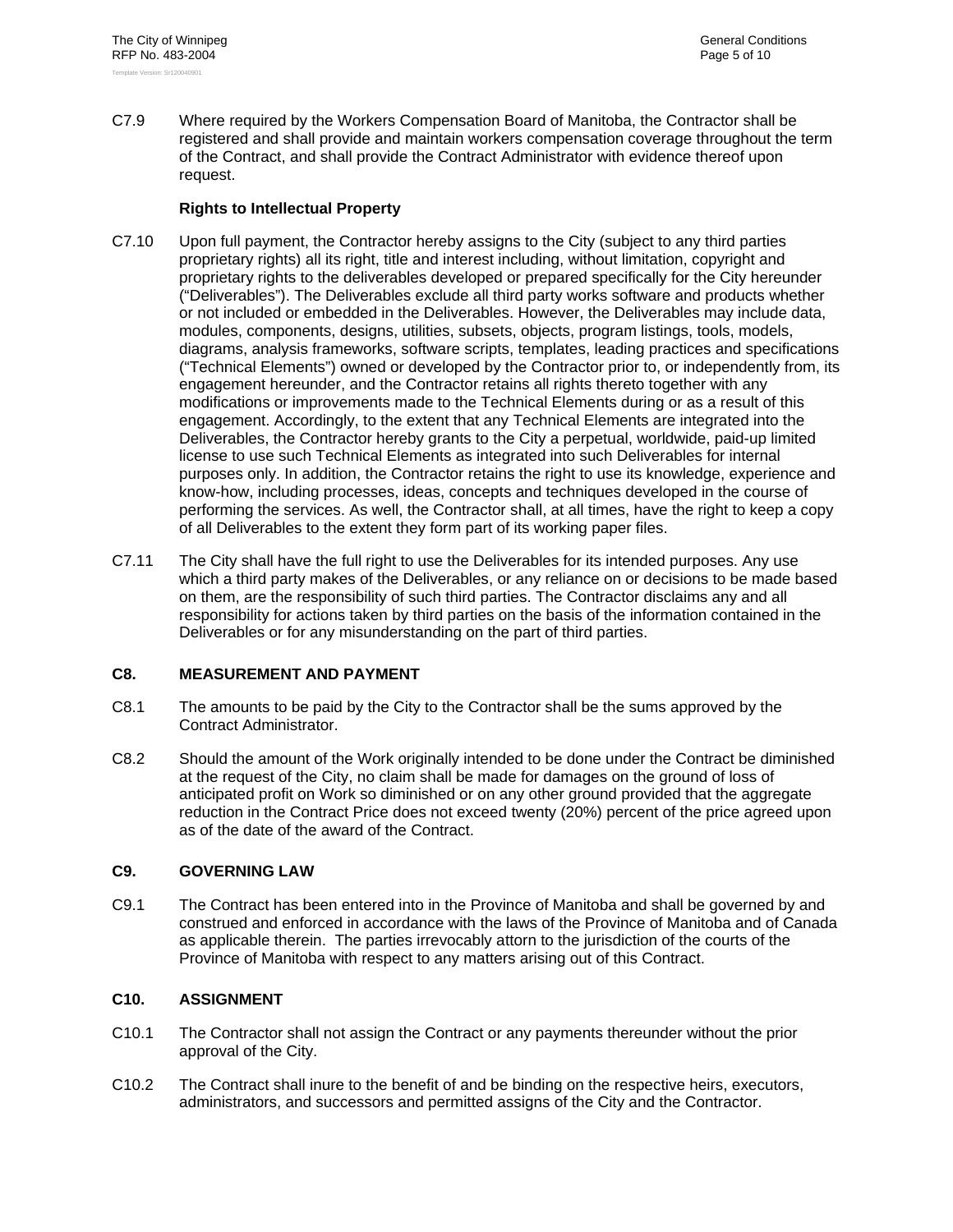## **C11. FORCE MAJEURE**

- C11.1 Either Party shall not be liable to the other Party for any loss, damage or other claim whatsoever, including direct or indirect losses, loss of profits, or compensation for any inconvenience, nuisance or discomfort, arising out of a force majeure as defined below, or if either Party is prevented from having access to and/or from the site arising out of a force majeure as defined below, provided that the Party claiming a force majeure hereunder shall promptly notify the other specifying the cause and probable duration of the delay.
- C11.2 "Force majeure" means any circumstances beyond the reasonable control of the affected Party and not caused by its default or act of commission or omission and not avoidable by the exercise of reasonable effort or foresight by such Party. Without restricting the generality of the foregoing, force majeure shall include any one or more of the following: any act of God; embargo, confiscation, acts or restraints of governments or public authorities; wars, sabotage, act of public enemy or riot; strikes, slow-downs, lockouts or other labour or employee interruptions or disturbances, whether involving employees of that Party or of any other person over which that Party has no reasonable control; explosion, fire, radioactive contamination, flood or natural disaster. Lack of finances shall in no event be deemed to be a cause beyond a Party's reasonable control.
- C11.3 The performance of any obligation suspended or delayed due to force majeure shall resume as soon as reasonably possible after the force majeure ends and any work schedule shall be adjusted by a period of time equal to the time lost due to such delays.
- C11.4 No extension for delay by the Contractor shall be approved unless a notice of the claim is received by the Contract Administrator from the Contractor within seven (7) Calendar Days of the date on which the cause of delay arose.
- C11.5 Any notice or claim for extension must state the cause of delay and the length of extension requested.
- C11.6 In the case of a continuing cause of delay, only one claim for an extension shall be necessary.

#### **C12. INDEMNITY**

- C12.1 The Contractor should save harmless and indemnify the City and all of its employees for an amount equal to all monies paid pursuant to the Contract regardless of to whom they were paid, plus the sum of two million dollars (\$2,000,000.00), unless specifically stated otherwise in the Contract documents, against costs, damages or expenses arising from actions, claims, demands and proceedings, by whomsoever brought, made or taken as a result of acts or omissions of the Contractor, its Subcontractors, employees or agents in the performance or purported performance of the Work, and more particularly from:
	- (a) accidental injury to or death of any person whether retained by or in the employ of the Contractor or not, arising directly or indirectly by reason of the performance of the Work, or by reason of any trespass on or damage to property;
	- (b) damage to any property owned in whole or in part by the City, or which the City by duty or custom is obliged, directly or indirectly, in any way or to any degree, to construct, repair or maintain;
	- (c) damage to, or trespass or encroachment upon, property owned by persons other than the City;
	- (d) failure to pay a workers compensation assessment, or federal or provincial taxes;
	- (e) unauthorized use of any design, device, material or process covered by letters patent, copyright, trademark or trade name in connection with the Work; and
	- (f) inaccuracies in any information provided by the City to the Contractor.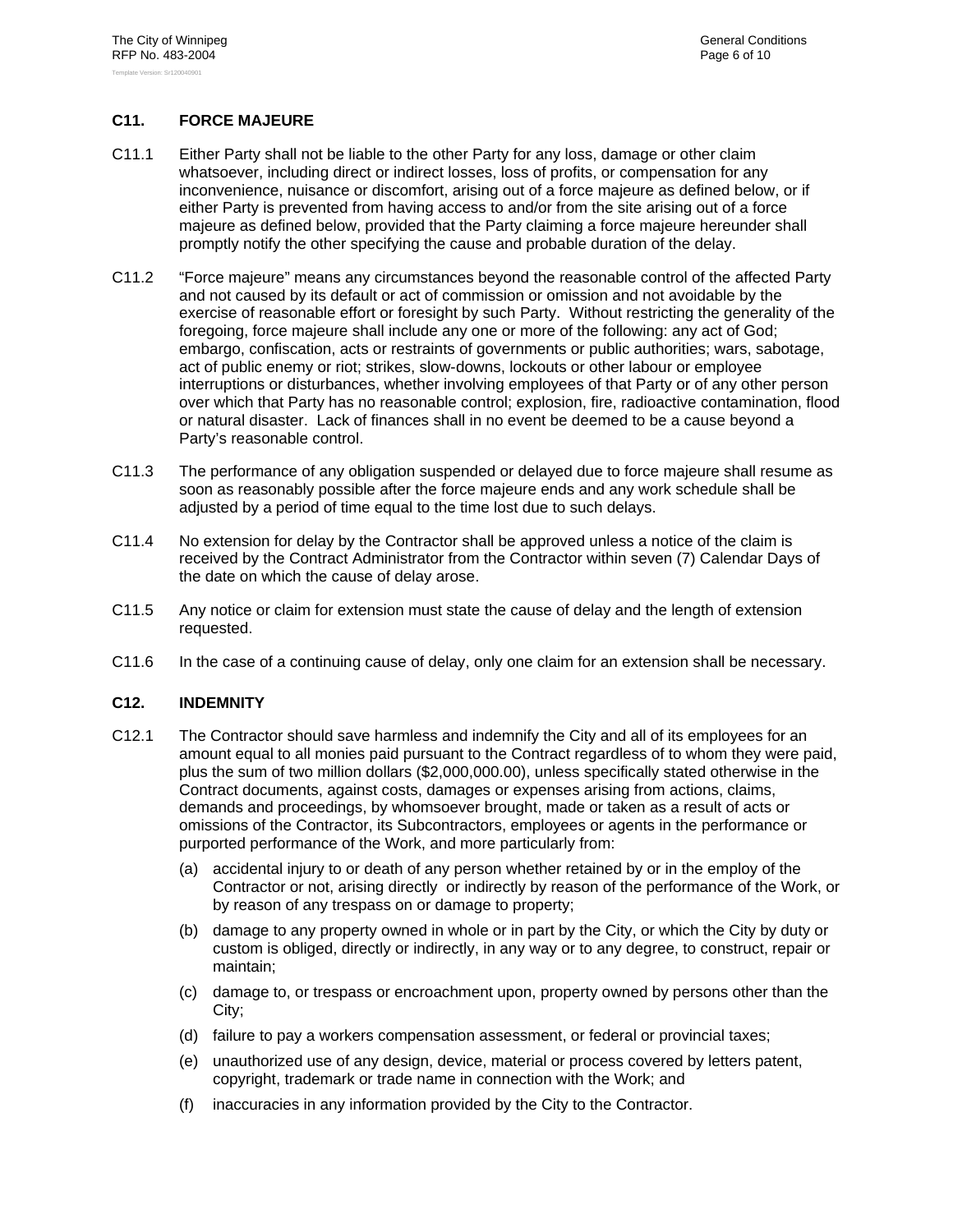- C12.2 The City has the right, acting reasonably and upon notice to the Contractor, to settle any such action, proceeding, claim or demand and charge the Contractor with the amount so paid or to be paid in effecting a settlement.
- C12.3 The Contractor shall pay to the City the value of all legal fees and disbursements required to settle any such claim or to defend the City against any such claim, action, proceeding, claim or demand notwithstanding that the settlement or defence of the said action, proceeding claim or demand was undertaken on behalf of the City by a salaried employee of the City.
- C12.4 If the Contractor fails to make any payment required to be made to the City hereunder, the City shall be entitled to deduct the amount of such payment from any payment required to be made by the City to the Contractor under the Contract or take whatever other remedies against the Contractor that the City may have at law.
- C12.5 If the Proposal is silent as to indemnification, the Contractor shall be deemed to have agreed to indemnify the City as provided above.

## **C13. EVENTS OF DEFAULT**

- C13.1 An event of default will be deemed to have occurred if the Contractor:
	- (a) abandons the Work; or
	- (b) is adjudged bankrupt or files for bankruptcy, becomes insolvent, makes a general assignment for the benefit of his creditors, or has a receiver or liquidator appointed in respect of his assets; or
	- (c) is not performing or has not been performing the Work, or any part thereof, in a sound and workmanlike manner and in all respects in strict conformity with the Contract; or
	- (d) is not progressing continuously with the Work or any part thereof, and in such a manner as to ensure the completion of the Work or any part thereof, in accordance with the work schedule; or
	- (e) fails to make prompt payment to his Subcontractors, his employees; or
	- (f) fails to comply with any laws, by-laws or statutory regulations; or
	- (g) fails to provide competent supervision; or
	- (h) fails to submit any schedules, documents or information required by the Contract; or
	- (i) refuses or neglects to comply with an order given by the Contract Administrator; or
	- (j) commits any other breach of the Contract.
- C13.2 Any provision of the Contract may be waived only by express waiver in writing by the Contract Administrator. No express waiver of any provision shall imply the waiver of any other provision nor shall it be held or deemed to be a waiver of any subsequent failure to observe or perform the same or any other provision of this Contract.

#### **C14. CITY'S RIGHTS AND REMEDIES**

## **General**

- C14.1 If an event of default has occurred, the City may do any one or more of the following:
	- (a) withhold or retain the whole or part of any payment;
	- (b) take the whole of the Work, or any part or parts thereof out of the hands of the Contractor;
	- (c) demand payment for any amount owed to the City;

all as more particularly set forth in C14.3 to C14.11 below.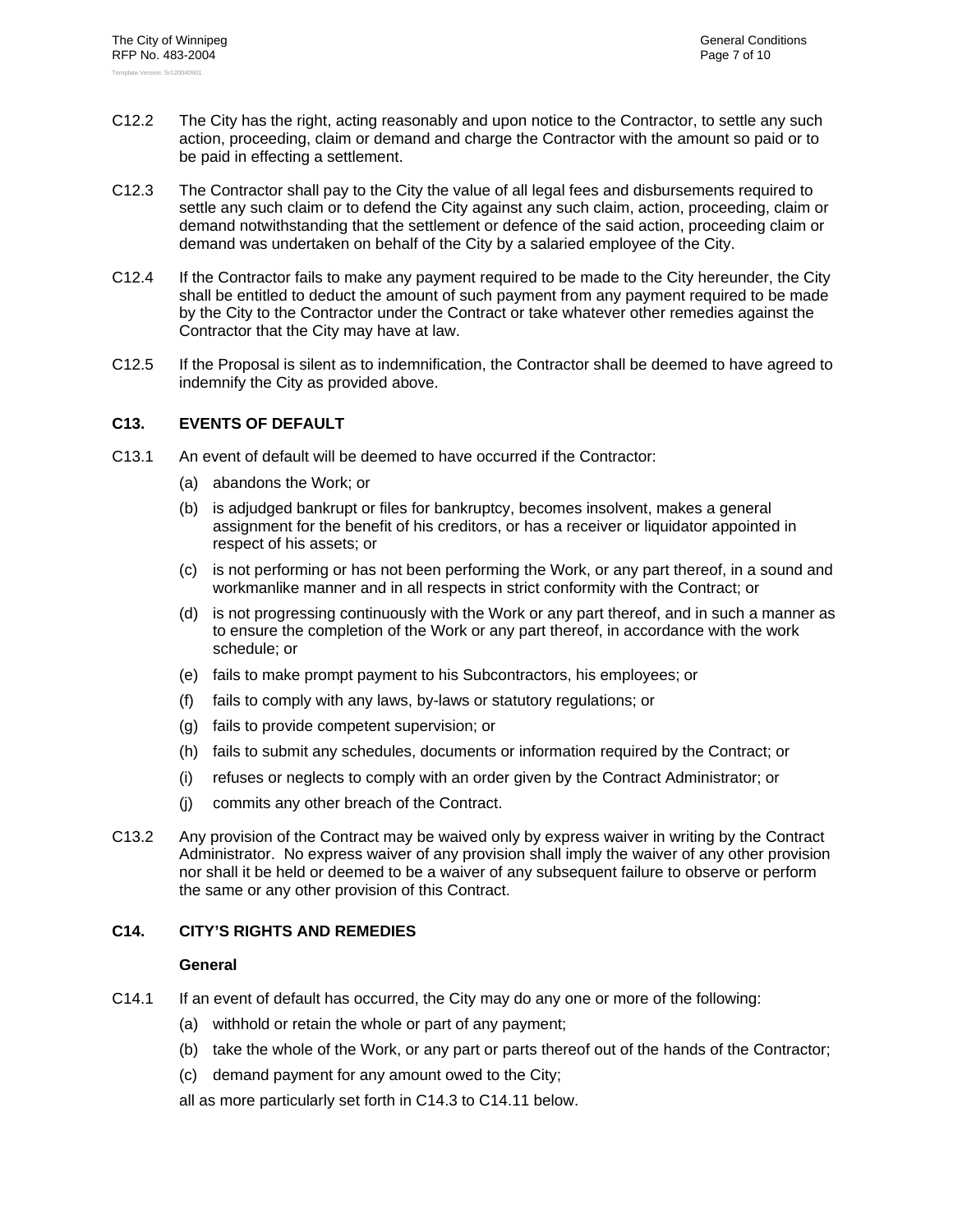C14.2 The duties and obligations imposed upon the Contractor by the Contract and the rights and remedies available to the City hereunder shall be in addition to and not a limitation of any duties, obligations, rights and remedies otherwise imposed upon the Contractor or available to the City at law.

#### **Withholding of Payment**

- C14.3 If an event of default has occurred, the Chief Administrative Officer may withhold or retain the whole or part of any payment to the Contractor in an amount determined by the Chief Administrative Officer.
- C14.4 The City may apply the amount withheld or retained to:
	- (a) pay any person to whom the Contractor is indebted in respect of Material, labour or services furnished for the Work;
	- (b) indemnify, compensate or reimburse the City for amounts paid or costs incurred by the City in connection with the event of default.
- C14.5 Payment of such amounts shall discharge the City's liability to the Contractor to the same extent as payment directly to him.
- C14.6 Upon remedy of the event of default, any amount remaining from the amount withheld will be released to the Contractor.

## **Taking the Work out of the Contractor's Control**

- C14.7 If an event of default has occurred, the City may, without process or action at law, upon giving the Contractor notice, take the whole of the Work, or any part or parts thereof out of the hands of the Contractor.
- C14.8 Upon such notice being given to the Contractor, he shall immediately discontinue the Work or any part or parts thereof specified in the said notice.
- C14.9 The taking of the Work or any part thereof out of the Contractor's control pursuant to C14.7 shall not relieve or discharge the Contractor from any obligation under the Contract or imposed upon him by law except the obligation to complete the performance of that part of the Work that was taken out of the Contractor's control.

#### **Demand for Payment**

- C14.10 If an event of default has occurred, the City may demand payment from the Contractor for amounts paid or costs incurred by the City in connection with the event of default.
- C14.11 The Contractor shall, within seven (7) Calendar Days of receipt of a notice from the City, pay the City the amount set out in the notice.

## **C15. CONTRACTOR'S RIGHT TO APPEAL**

- C15.1 If the Contractor disagrees with a determination or order of the Contract Administrator he may, within seven (7) Calendar Days after receiving notice of the Contract Administrator's determination or order, notify the Chief Administrative Officer of his contention with respect thereto and request a determination thereon from the Chief Administrative Officer.
- C15.2 If the Contractor disagrees with the Chief Administrative Officer's determination he may request that the dispute be referred to arbitration in accordance with C16, by providing notice to the Chief Administrative Officer within seven (7) Calendar Days after receiving notice of the Chief Administrative Officer's determination.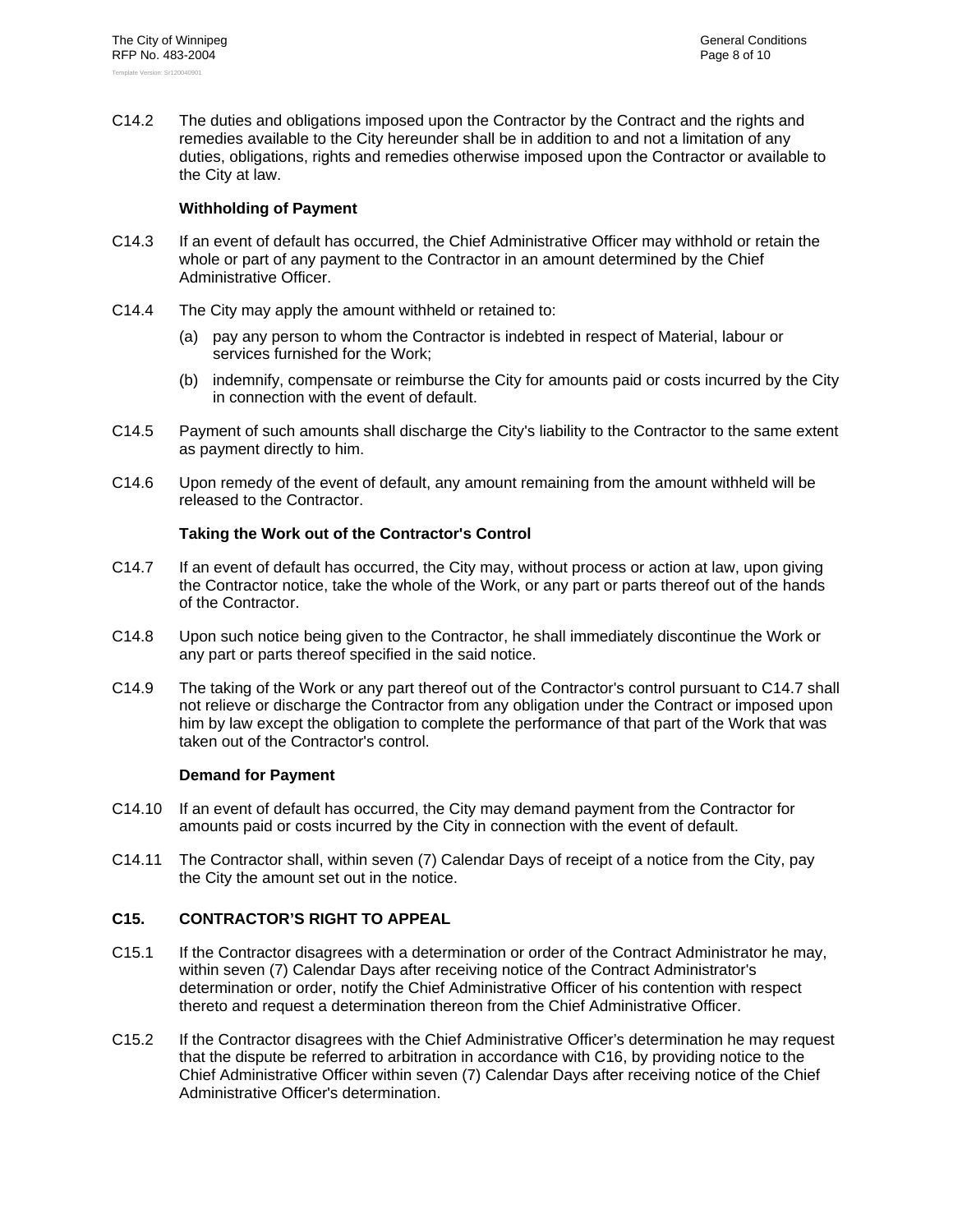C15.3 If the Contractor neglects or fails to observe fully and faithfully the above conditions, he shall be deemed to have accepted the Contract Administrator's or the Chief Administrative Officer's determination and to have waived any said claim, at law or otherwise.

## **C16. ARBITRATION**

#### **Requests for Arbitration**

- C16.1 If, at any time before the termination of the warranty period, any dispute, difference or question shall arise between the City and the Contractor regarding the Work, then every such dispute, difference or question may, with the consent of both the City Solicitor, on behalf of the City, and the Contractor, be referred to arbitration. Notwithstanding that the parties may have consented to arbitration, no arbitration shall proceed before the date of Substantial Performance.
- C16.2 The party desiring arbitration (the "Requesting Party") shall request the consent of the other party (the "Other Party") to refer a particular dispute, difference or question to arbitration.
- C16.3 The Other Party shall reply to the request within seven (7) Calendar Days of receiving same.

#### **Referral to a Single Arbitrator**

- C16.4 If the Other Party has consented to arbitration, the Requesting Party shall nominate an arbitrator (the "Requesting Party's Nominee") within seven (7) Calendar Days of receiving the reply. The Other Party shall have seven (7) Calendar Days after receiving notice of the nomination to accept or reject the Requesting Party's Nominee.
- C16.5 If the Other Party accepts the Requesting Party's Nominee, the dispute, difference or question shall be promptly referred to him or her.

#### **Referral to a Panel of Arbitrators**

- C16.6 If the Other Party rejects the Requesting Party's Nominee, it shall, within seven (7) Calendar Days of rejection, appoint its own arbitrator.
- C16.7 The Requesting Party shall, within seven (7) Calendar Days of receiving the Other Party's rejection, appoint its own arbitrator.
- C16.8 The arbitrators appointed under C16.6 and C16.7 shall, within seven (7) Calendar Days of the date on which the last of them was appointed, appoint a third arbitrator (the "Panel Chair") who will act as chair of the arbitration panel.

#### **General**

- C16.9 The Arbitration Act (Manitoba) or any successor legislation thereto shall apply to the arbitration in all respects except as expressly otherwise provided in these General Conditions.
- C16.10 The single arbitrator or the Panel Chair, as the case may be, shall determine the procedure to be followed in the arbitration, which shall be consistent with The Arbitration Act (Manitoba) or any successor legislation thereto.
- C16.11 Where the matter proceeds with a single arbitrator, each party shall be responsible for its own legal expenses, expenses to produce expert evidence or other expenses voluntarily incurred, and for an equal share of the fees and expenses of the single arbitrator and of any other expenses related to the arbitration.
- C16.12 Where the matter proceeds with an arbitration panel, each party shall be responsible for its own legal expenses, expenses to produce expert evidence or other expenses voluntarily incurred,